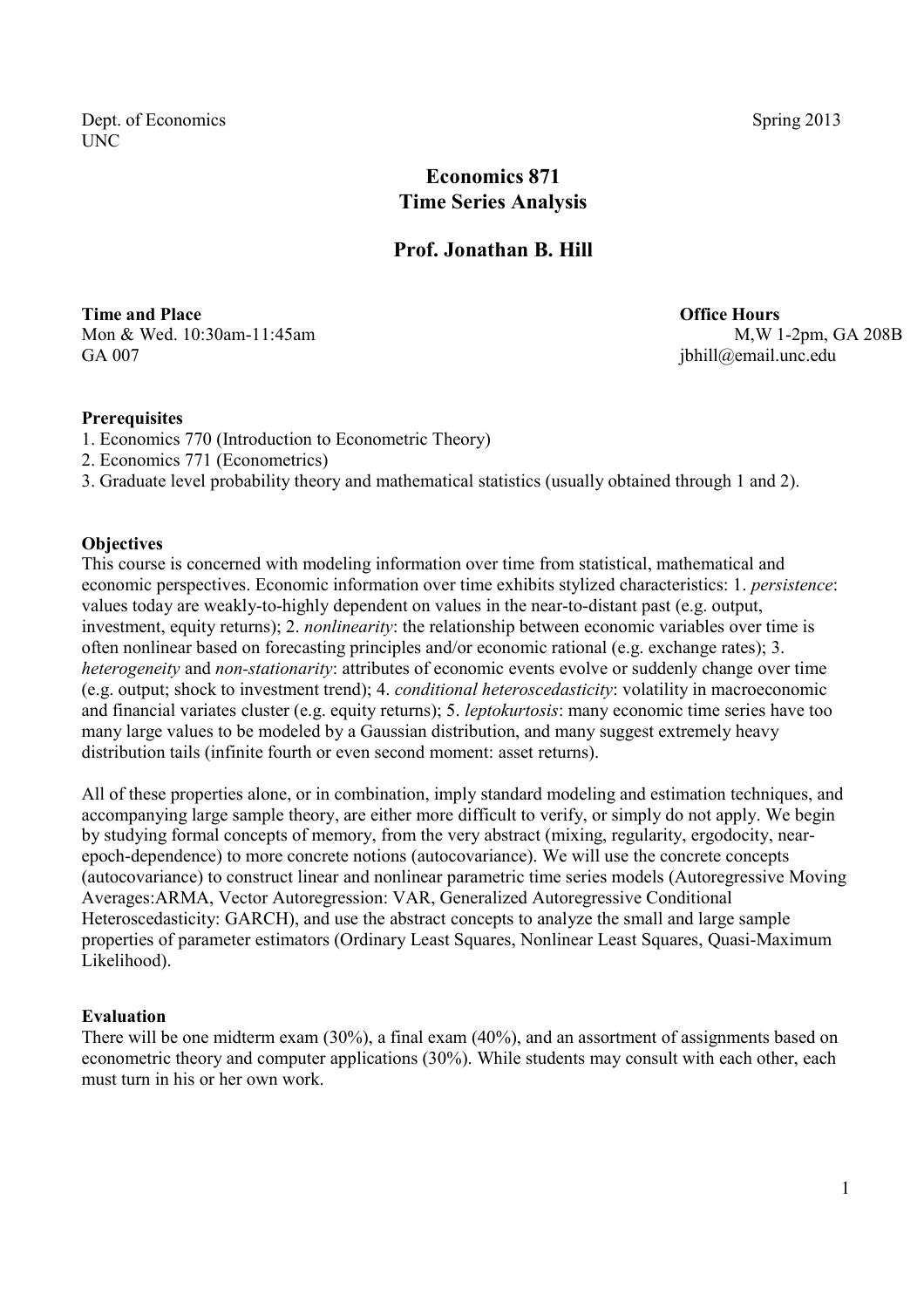#### **Reading and Textbooks**

#### *Required Reading*

Time Series Analysis by J. D. Hamilton, 1994, Princeton University Press.

### *Suggested Reading*

Time Series: Theory and Methods, by P. J. Brockwell and R. Davis (1991), Springer Verlag. Introduction to Multiple Time Series Analysis by Helmut Lutkepohl (1991)*,* Springer Verlag. Forecasting by M.P. Clements and D.F. Hendry (2000), Cambridge Univ. Press. Analysis of Financial Time Series by R. Tsay (2002), Wiley. ARCH Models and Financial Applications by C. Gourieroux (1997), Springer. The Econometric Modeling of Financial Time Series by T.C. Mills (1996), Cambridge. Stochastic Limit Theory, by James Davidson (1994), Cambridge University Press. Asymptotic Theory for Econometricians by Halbert White (1999), Academic Press. Asymptotic Theory of Statistic Inference for Time Series by M. Taniguchi and Y. Kakizawa (2000). Financial Modeling under Non-Gaussian Distributions by E. Jondeau, S-H.Poon, M. Rockinger (2006).

| <b>Topics (these many change during the course of the semester)</b> |                                                                                                                                        | Readings <sup>1</sup>                                 |
|---------------------------------------------------------------------|----------------------------------------------------------------------------------------------------------------------------------------|-------------------------------------------------------|
|                                                                     | 1. Stationarity, ergodicity, dependence concepts, limit theory for linear processes L <sup>*</sup> ; D <sup>*</sup> 1, 13; B 1 W $2^2$ |                                                       |
|                                                                     | 2. Autocorrelation function: theory, estimation, asymptotics, inference.                                                               | H 3, 7; P $#1,2$ ; B 3, 7                             |
|                                                                     | 3. Stationary ARMA: representation, spectrum, QML estimation,<br>forecasting, asymptotic theory                                        | H 1-5, 7, 14; P $\#3$<br>B 8; D 13-20, 23-24, CH all. |
|                                                                     | 4. Spectral analysis (time and frequency domain decompositions)                                                                        | $H 6$ ; B 4                                           |
|                                                                     | 5. Kalman Filter - State Space representations, ARMA                                                                                   | H <sub>13</sub>                                       |
|                                                                     | 6. Regression Models with Dependent Regressors (ARX, NLARX)                                                                            | <b>H</b> 8; <b>P</b> #4-6; W 3, 5                     |
|                                                                     | 7. Model specification testing: martingale difference hypothesis, linearity.                                                           | $P$ #7-9, 21; B 9                                     |
|                                                                     | 8. Non-Stationarity: Trend, Unit Roots, Cointegration                                                                                  | H 15-17, 19; P #10-12                                 |
|                                                                     | 9. Random volatility models: mixtures, GARCH, FIGARCH                                                                                  | $H$ 21, G; P #13-19                                   |
|                                                                     | 10. Vector Autoregressions: estimation, asymptotic theory, cointegration.                                                              | <b>H</b> 11; Papers #20,21                            |

<sup>1</sup> Readings from Hamilton (**H**) and journal papers (**P**) are mandatory. **\*** = highly recommended. All other suggested readings are based on the bibliography above. Use Davidson and White to guide your reading of the theoretical concepts developed in the lecture notes, but keep in mind that the lecture notes are merely a sketch of some ideas.

<sup>&</sup>lt;sup>2</sup> H = Hamilton (required reading); P = papers (required reading); L = lecture notes (suggested); D = Davidson; W = White; B = Brockwell and Davis;  $CH =$  Clements and Hendry (forecasting);  $G =$  Gourieroux.